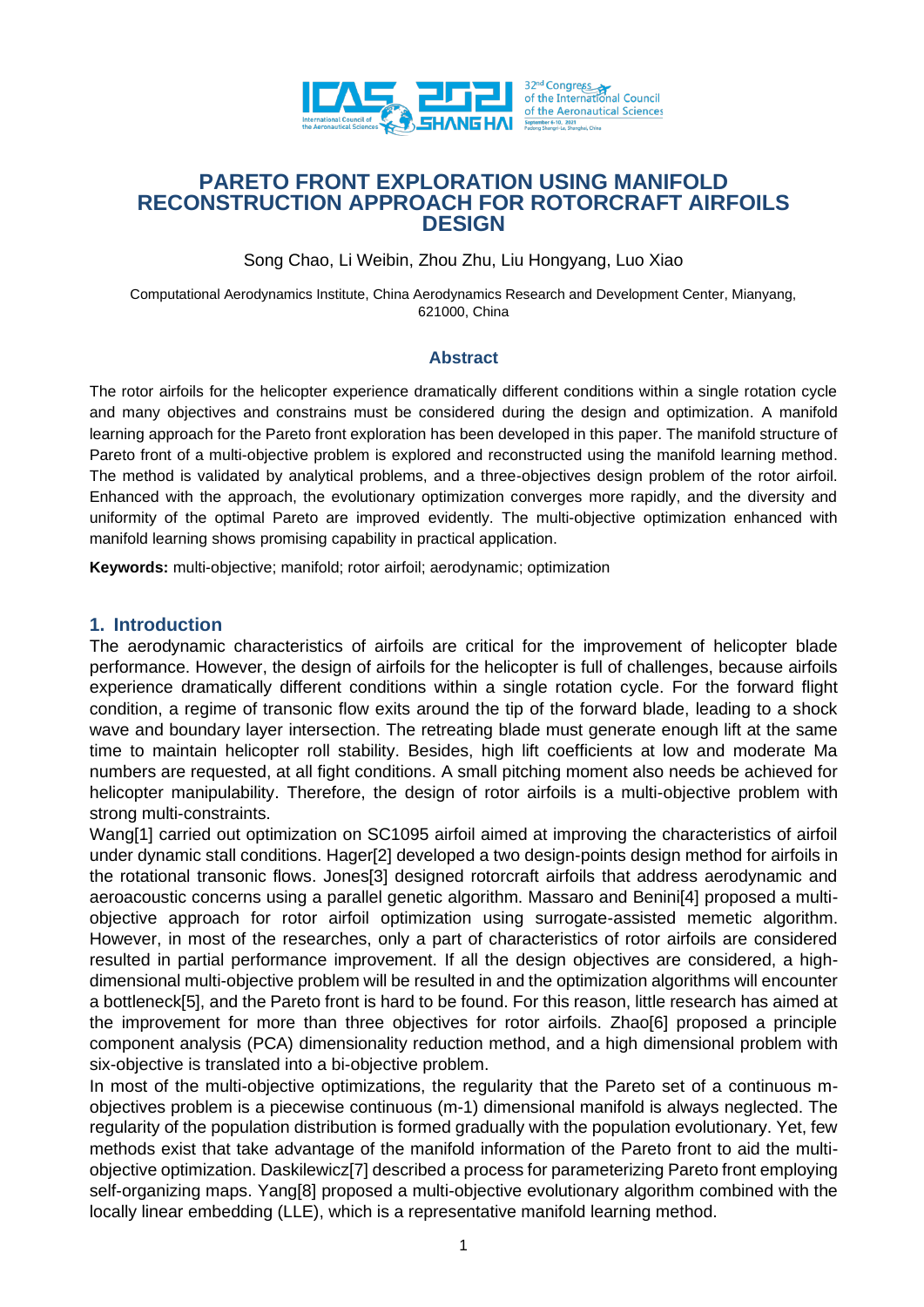In this paper, a novel algorithm for multi-objective optimization enhanced with a manifold reconstruction method is proposed. The algorithm rebuilds the distribution of the Pareto front in the manifold space using the manifold learning method. Therefore, the high dimensional design space is mapped to the (m-1) dimensional space. Then a child population is generated in the manifold space, and the optimization algorithm is enhanced by the manifold information. The proposed method, based Manifold Reconstruction based Estimation of Distribution Algorithms (MR-EDA) is introduced in detail in section 2, and the algorithm is validated by analytical problems in section 3. Then the algorithm is applied to the rotor airfoil optimization problems with 3 objectives and the results are analysis in section 4. At last, the conclusion is shown in section 5.

# **2. Manifold Reconstruction Based Estimation of Distribution Algorithms**

## 2.1 Manifold Reconstruction

Almost the manifold learning approaches can map the data in the high-dimensional space to a lowdimensional manifold space. However, analytic expression is not able to provide for the mapping process. For a specific aerodynamic design problem, although we can map the sample points in the design space to a manifold space, however, the mapped points in the low-dimensional manifold has no specific physical meaning. Thus, the manifold information is hard to utilize. For example, we cannot obtain a sample point in the design space corresponding to any specified points in the manifold space, and there has no way to solve aerodynamic forces.

A manifold reconstruction method must be used to employing the manifold information during the optimization process. Set S<sup>k</sup> is a k-dimensional manifold, which is embedding is a n-dimensional space  $\mathbf{D}^n$ , where  $k \ll n$ .  $\{\mathbf{x}_i\}_{i=1}^N$  is  $N$  sample points in  $\mathbf{D}^n$ , and  $\{\mathbf{y}_i\}_{i=1}^N$  is  $N$  sample points in  $\mathbf{S}^k$ . The relation between  $x, y$  is  $y = f(x), x = g(y)$ . According to the Taylor expansion theorem, any point y in the neighborhood of  $y_i$  can be expressed as:

$$
\mathbf{x} = g(\mathbf{y}) = \mathbf{x}_i + J(\mathbf{y}_i)(\mathbf{y} - \mathbf{y}_i) + R(\mathbf{y}, \mathbf{y}_i)
$$
(1)

where  $J(\mathbf{y}_i)$  is the Jacobian matrix of  $g(\mathbf{y})$  at the point  $\mathbf{y}_i$ , and the  $R(\mathbf{y},\mathbf{y}_i)$  is the remainder term. Ignoring the remainder term and assume  $\mathbf{x}_i$  has  $z$  points in the neighborhood, we have the equations:

$$
\mathbf{X}_{i} \approx J(\mathbf{y}_{i})\mathbf{Y}_{i}, \n\mathbf{X}_{i} = (\mathbf{x}_{i,1} - \mathbf{x}_{i}, ..., \mathbf{x}_{i,z} - \mathbf{x}_{i}), \n\mathbf{Y}_{i} = (\mathbf{y}_{i,1} - \mathbf{y}_{i}, ..., \mathbf{y}_{i,z} - \mathbf{y}_{i})
$$
\n(2)

$$
J(\mathbf{y}_i) \approx (\mathbf{X}_i \mathbf{Y}_i^{\mathrm{T}}) (\mathbf{Y}_i \mathbf{Y}_i^{\mathrm{T}})^{-1}
$$
\n(3)

Now we obtain the Jacobian matrix  $J(\mathbf{y}_i)$  at the point  $\mathbf{y}_i$ .

For any point y in the manifold space  $S<sup>k</sup>$ , the x in the high-dimensional space  $D<sup>n</sup>$  can be solved by the steps:

1, Find the point  $\mathbf{y}_s$  in  $\{\mathbf{y}_i\}_{i=1}^N$ , which is the nearest to the point  $\mathbf{y}$ ;

2, Find the  $x_s$  in high-dimensional  $D^n$  corresponding to  $y_s$ , and the neighborhood points  $x_{s,1}, x_{s,2},..., x_{s,z}$  of  $x_s$ . Then the embedding points  $y_{s,1}, y_{s,2},..., y_{s,z}$  of the neighborhood points in  $S^k$  can be obtained;

3, Build the matrix  $X_s = (x_{s,1} - x_s, ..., x_{s,z} - x_s)$  and matrix  $Y_s = (y_{s,1} - y_s, ..., y_{s,z} - y_s)$ , then the matrix  $\mathbf{Q}_s = (\mathbf{X}_s \mathbf{Y}_s^{\mathrm{T}})(\mathbf{Y}_s \mathbf{Y}_s^{\mathrm{T}})^G$ ;

4, At last, the embedding pointed of point y in  $\mathbf{D}^n$  is  $\mathbf{x} \approx \mathbf{x}_s + \mathbf{Q}_s(\mathbf{y} - \mathbf{y}_s)$ .

## 2.2 MR-EDA framework

Estimation of distribution algorithms (EDAs)[10~12] are a class of evolutionary algorithms. The key process in EDAs is the probabilistic models construction. Regularization techniques, which are widely used in statistics and machine learnin[g\[13\],](#page-9-0) have been used in EDAs to obtain a robust prediction model. The proposed method adopts the manifold reconstruction for estimating a probability distribution model for the space of possible candidate solutions to the given problem. Compared with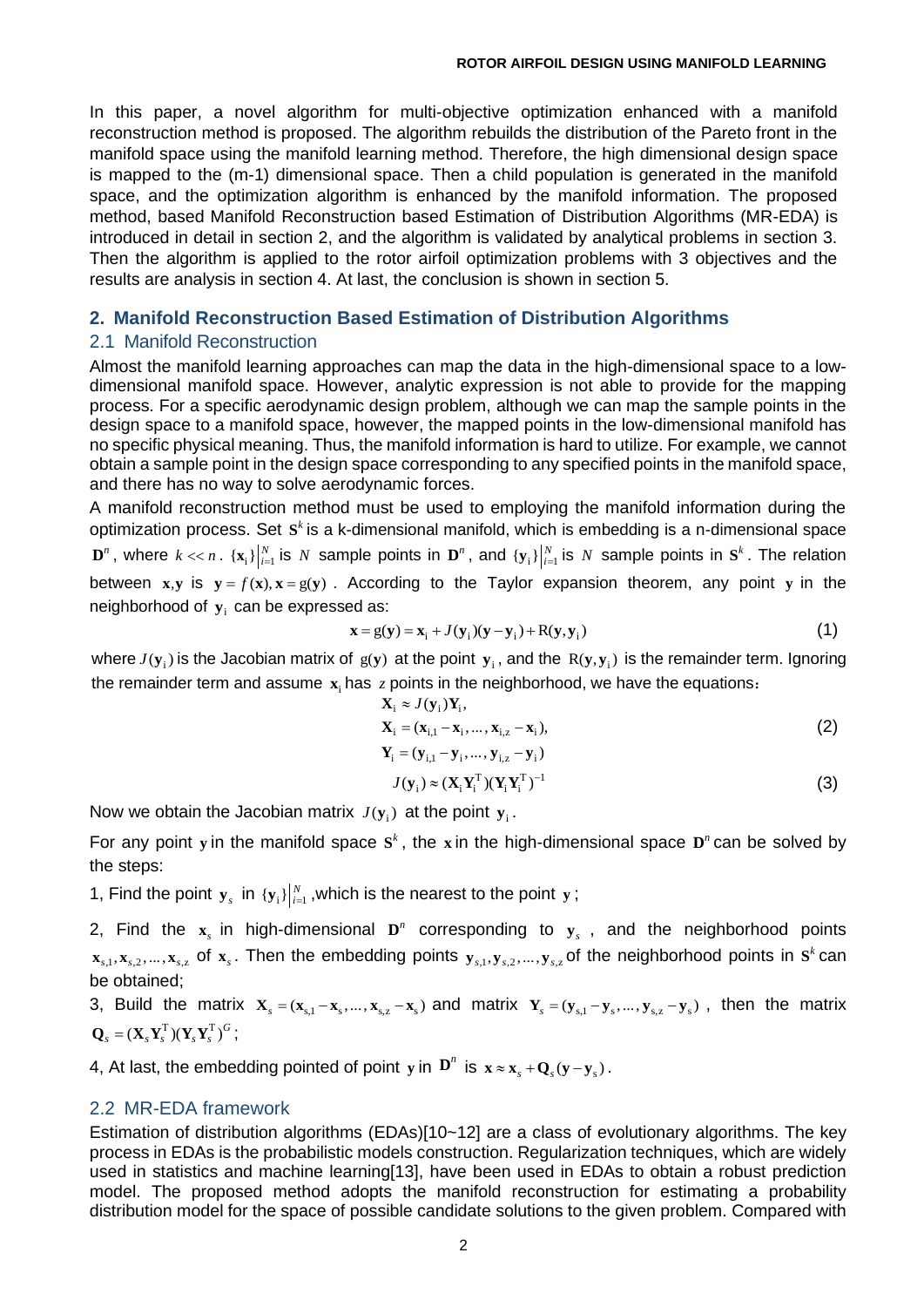### **ROTOR AIRFOIL DESIGN USING MANIFOLD LEARNING**

the regularization techniques, the manifold reconstruction takes advantages of the manifold structure of the Pareto front. What's more, the evolutionary process has much more direct physical meaning. The flowchart of the MR-EDA is presented in [Figure 1.](#page-2-0)

The basic steps of the MR-EDA are introduced as follow:

1. Generate an initial population **Pop**(0), and solve the objective function **F**(**x**);

2. Obtain a non-dominated solution set **Q**(t)by sorting the objectives, where t is the iteration step;

3. Assume **Q**(t) is a high dimensional manifold, and the **F**(**x**) is the low-dimension embedding manifold

of **Q**(t). Using the approach in section 2.1, generate a promising distribution of solution set **P**(t);

4. Obtain a new population **Pop**(t) by merging the **Q**(t) and **P**(t), if the convergence condition is reached, the optimization process stops, else go to step 1 for iteration.



Figure 1 Flow chart for MR-EDA

# <span id="page-2-0"></span>**3. Analytical Problems Validation**

In order to validate the performance of the MR-EDA, here we give the results on analytical problems. The result will be compared with the NSGA-Ⅱ, a fast and elitist multi-objective genetic algorithm. The three test instances are from the ZDT test suit, and the definitions are presented in [Table 1.](#page-3-0) The inverted generational distance (IGD[\)\[9\]](#page-8-0) is used for performance evaluation of the multi-objective optimization method. A small value of the IGD implied the good convergence of solutions to the Pareto front and their good distribution over the entire Pareto front. The IGD is defined as:

$$
IGD(S^*, S) = \frac{\sum_{v \in S^*} d(v, S)}{|S^*|}
$$
 (4)

where the  $d(v, S)$  is the minimum distance of the point  $v$  to the points in the Pareto set  $S$ , which is obtained by the optimization method.  $S^*$  is the true Pareto front and the  $|S^*|$  is the points number in the set.

The number of design variables is 30 in the three test instances, and the number of population is 100. The optimization will be stopped when the maximum iteration step, 200 is reached. Especially for the NSGA-Ⅱ, the cross probability is 0.8 and the mutation probability is 0.3.

[Figure 2](#page-3-1) shows the optimal Pareto front obtained by the proposed method and the NSGA-Ⅱ for the ZDT1 test instance, and the true front is also presented in the figure. As it clearly indicated in the [Figure 2,](#page-3-1) the optimal front obtained by the MR-EDA almost coincide with the true front, however, the optimal front after 200 iterations using the NSGA-Ⅱ is still not converged the true front. The IGD indicator could show a converge history of the iterations, as shown in [Figure 3.](#page-3-2) The value of the IGD by the MR-EDA converges more rapidly than the NSGA-II, and the former is close to zero after about 150 iterations.

For the ZDT2 test instance, the MR-EDA also shows the good ability of Pareto front exploration. As shown in [Figure 4](#page-4-0) and [Figure 5,](#page-4-1) the MR-EDA can find the true front after about 110 iterations.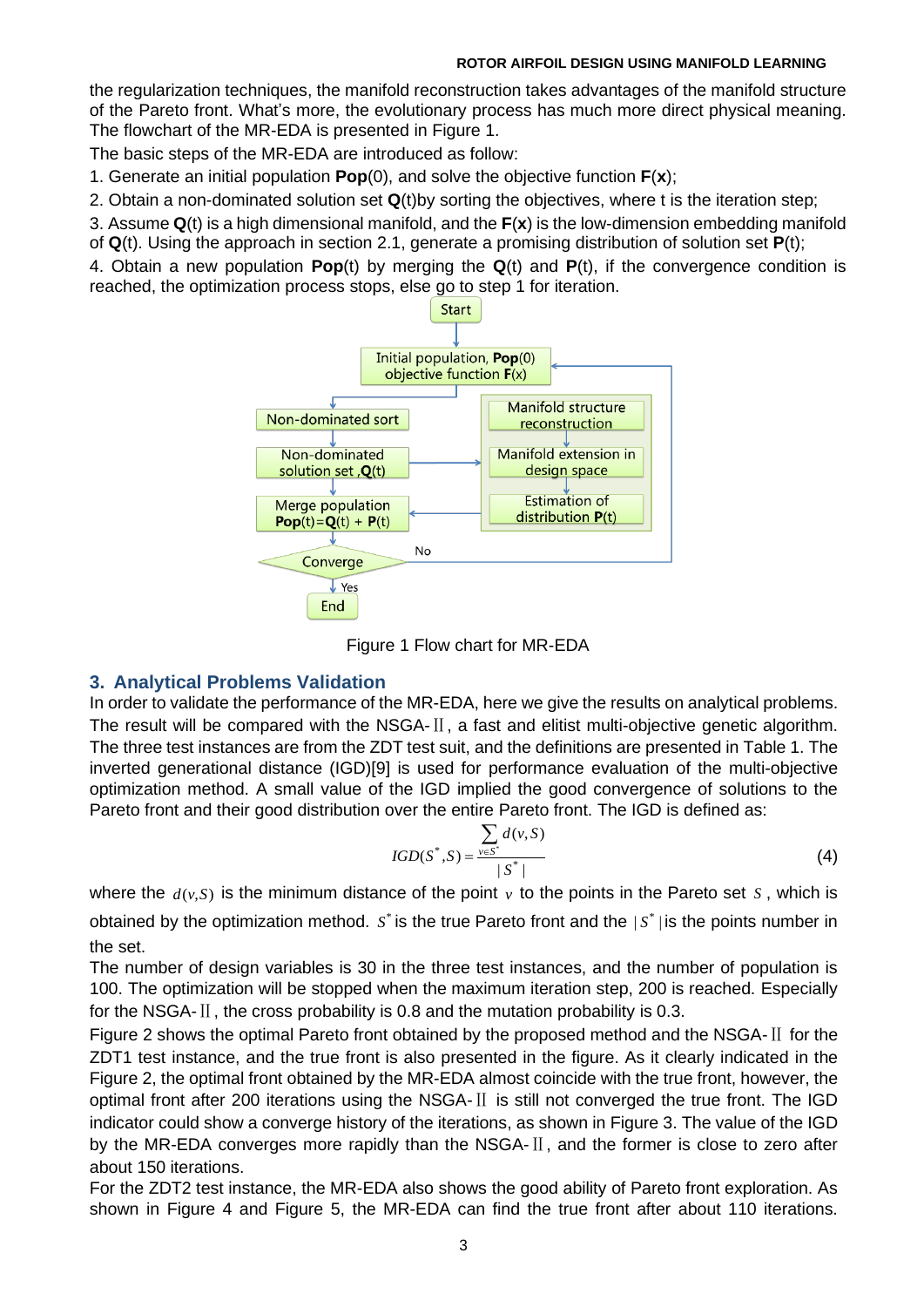However, the NSGA-Ⅱ converges much slower.

The true front of the ZDT3 is piecewise continuous, as shown in [Figure 6.](#page-4-2) Both the MR-EDA and NSGA-Ⅱ do not converge to the true front, but the convergence rate of MR-EDA is obviously improved, as presented in [Figure 7.](#page-4-3)

This indicates that the convergence speed using the MR-EDA has been improved significantly, compared with the NSGA-Ⅱ. What's more, the population diversity and uniformity in the optimal Pareto front are also improved obviously. These results encourage the application of the proposed method to more complex problems. In the subsequent study, the MR-EDA will be applied to multiobjective optimization problems for rotor airfoils, and its prominent ability of the proposed method should be verified.

<span id="page-3-0"></span>

| Table 1 Definitions of the test functions |                                                                                             |                                          |  |  |  |
|-------------------------------------------|---------------------------------------------------------------------------------------------|------------------------------------------|--|--|--|
| Test                                      | Definition                                                                                  | True Pareto front                        |  |  |  |
| instances                                 |                                                                                             |                                          |  |  |  |
| ZDT1                                      | $g(x) = 1 + 9 \sum_{i=1}^{m} x_i / (m-1)$<br>$F_1(x) = x_1$                                 | $y = 1 - \sqrt{x_1}$                     |  |  |  |
|                                           | $F_2(x) = g(x)(1 - \sqrt{x_1/g(x)})$ , $x \in [0,1]$                                        |                                          |  |  |  |
| ZDT <sub>2</sub>                          | $g(x) = 1 + 9 \sum_{i=2}^{m} x_i / (m-1)$                                                   |                                          |  |  |  |
|                                           | $F_1(x) = x_1$                                                                              | $y = 1 - x_1^2$                          |  |  |  |
|                                           | $F_2(x) = g(x)(1 - (\frac{x_1}{g(x)})^2), x \in [0,1]$                                      |                                          |  |  |  |
| ZDT3                                      | $g(x) = 1 + 9 \sum_{i=2}^{m} x_i / (m-1)$                                                   |                                          |  |  |  |
|                                           | $F_1(x) = x_1$                                                                              | $y = 1 - \sqrt{x_1} - x_1 \sin(10\pi x)$ |  |  |  |
|                                           | $F_2(x) = g(x)(1 - \sqrt{\frac{x_1}{g(x)} - \frac{x_1}{g(x)}}\sin(10\pi x_1)), x \in [0,1]$ |                                          |  |  |  |
|                                           | 3.5                                                                                         |                                          |  |  |  |



<span id="page-3-1"></span>Figure 2 Optimal front of ZDT1 test case obtained by the NSGA-Ⅱ and MR-EDA



<span id="page-3-2"></span>Figure 3 Convergence histories of IGD of ZDT1 test case using NSGA-Ⅱ and MR-EDA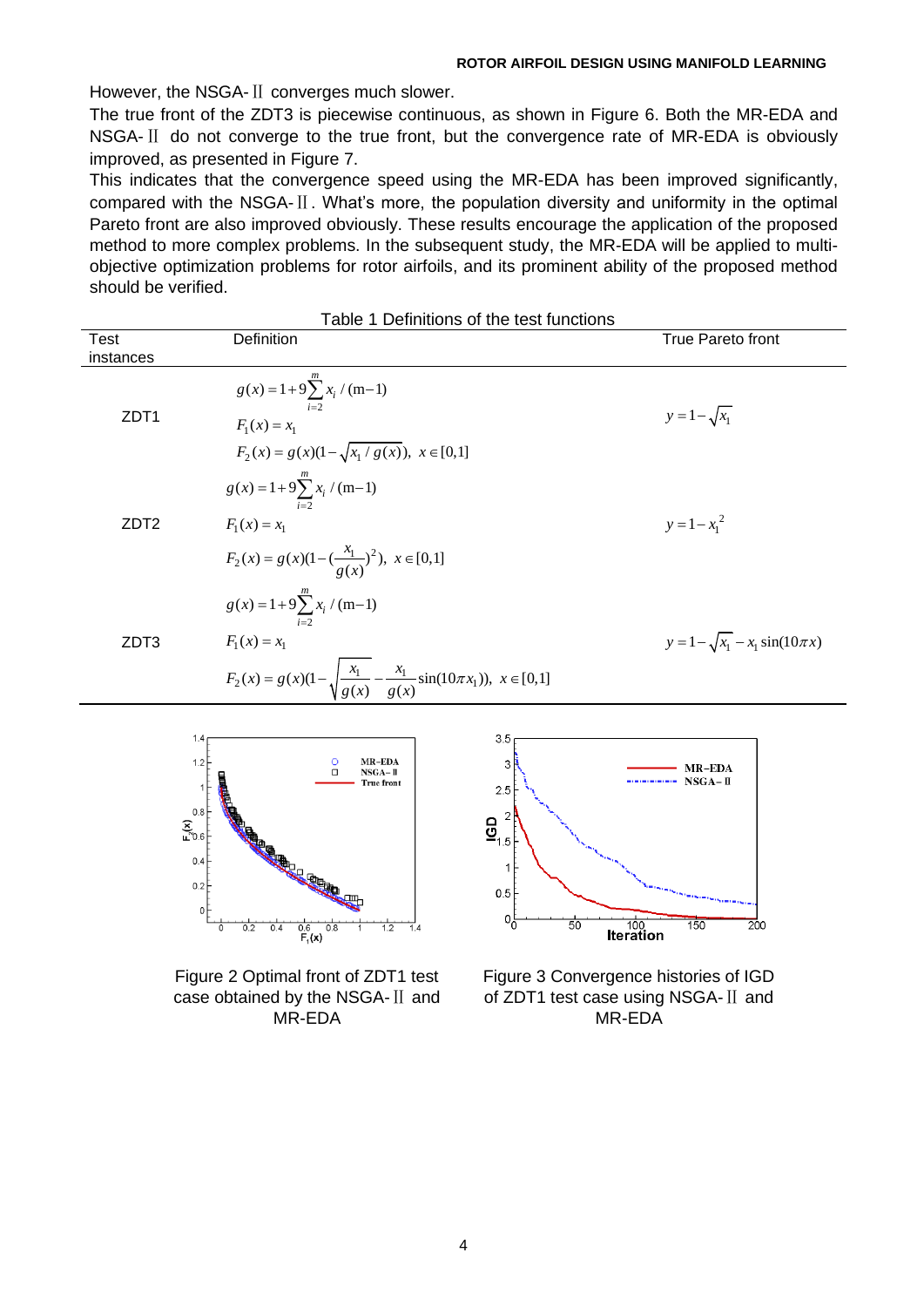

<span id="page-4-0"></span>Figure 4 Optimal front of ZDT2 test case obtained by the NSGA-Ⅱ and MR-EDA



<span id="page-4-2"></span>Figure 6 Optimal front of ZDT3 test case obtained by the NSGA-Ⅱ and MR-EDA



<span id="page-4-1"></span>Figure 5 Convergence histories of IGD of ZDT2 test case using NSGA-Ⅱ and MR-EDA



<span id="page-4-3"></span>Figure 7 Convergence histories of IGD of ZDT3 test case using NSGA-Ⅱ and MR-EDA

## **4. Multi-objective Designs for OA209 Using MR-EDA**

### 4.1 Multi-objective optimization problem definition

The OA209 airfoil, developed by ONERA, is chose for the baseline airfoil, as shown in the [Figure 8.](#page-5-0) The airfoil has been parameterized by the CST, and the order of the upper and lower surfaces are both 6, thus 14 design variables are used for the airfoil design process.

Several basic performances should be considered for the rotor airfoil, such as the low drag level at hover flight condition, high maximum lift coefficient at maneuvering flight condition, low drag divergence Ma number, and low level moment coefficient at zero lift condition. Thus, the optimization problem for high performance rotor airfoil is defined as:

$$
\begin{aligned}\n\text{Objective} &\begin{cases}\n\min f_1 &= C_D / C_{D1}^0 \\
\min f_2 &= -C_{L2} / C_{L2}^0 \\
\min f_3 &= \left[ (C_{D3} - C_{D4})^2 + (C_{D4} - C_{D5})^2 \right] / (\Delta \text{Ma})^2 / 0.005\n\end{cases} \\
\text{subject to } \hat{g}_i(\mathbf{x}) \le 0, \ i = 1 \sim 7 \\
A > A^0 \times 0.995 \\
\left| (t - t^0) / t^0 \right| \le 0.01 \\
\mathbf{x}_l \le \mathbf{x} \le \mathbf{x}_u\n\end{cases}\n\tag{5}
$$

where the sup script 0 indicate the baseline performance,  $A$  is the area of the airfoil, and  $t$  is the maximum thickness of the airfoil. In this optimization problem, 7 conditions are involved, as shown in [Table 2](#page-5-1). The first design objective is the minimum drag coefficient at  $Ma = 0.6, C<sub>L</sub> = 0.6$ , and the lift coefficient is considered as a constraint. The second objective is the negative lift coefficient at *Ma* = 0.4 with the drag coefficient constrained. The last objective is the drag divergence Ma number, and the objective value is normalized by dividing 0.005 to close to 1. The moment coefficients at zero lift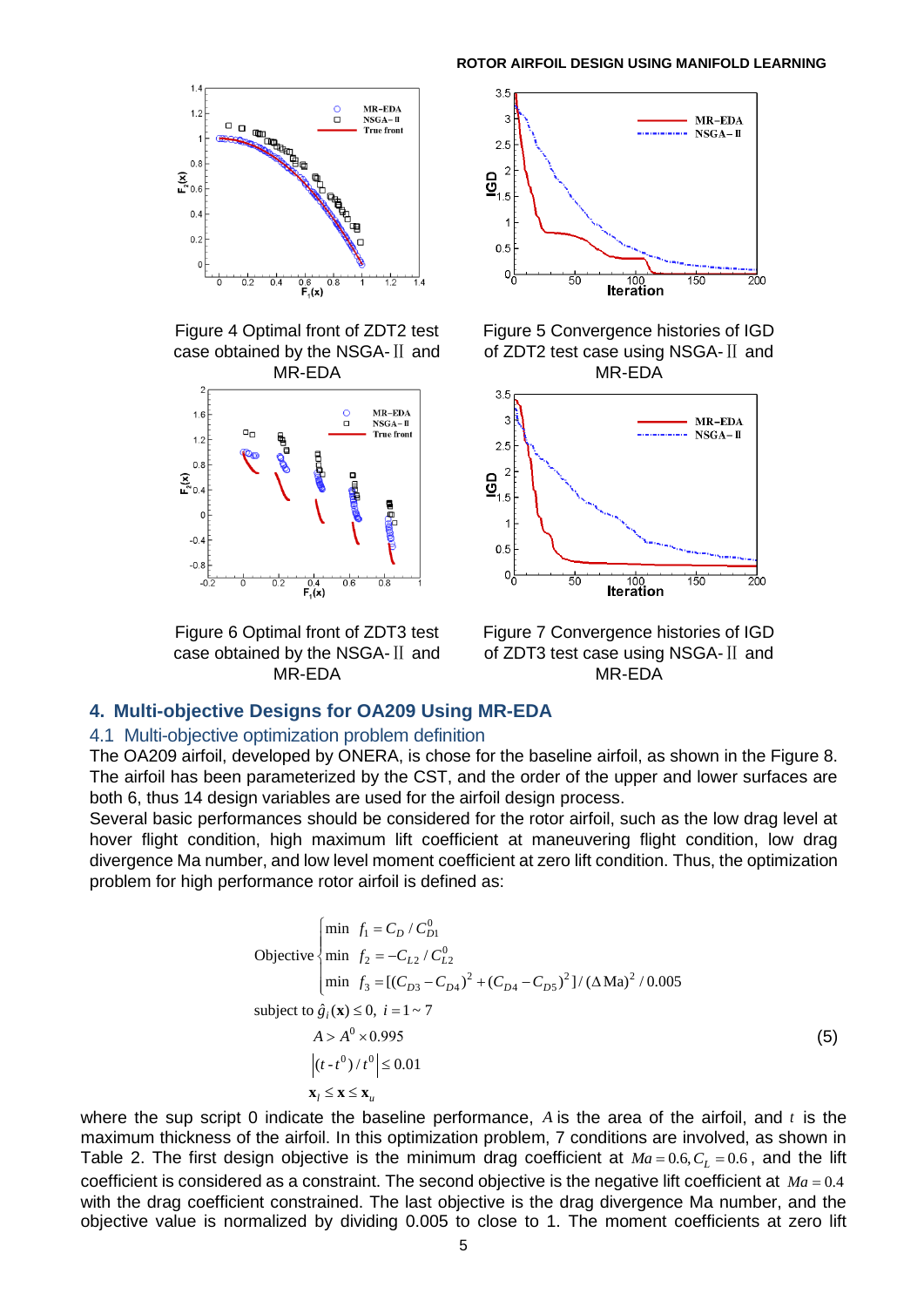<span id="page-5-1"></span>

| Table 2 Design points and constraints for the rotor airfoil |                                                              |                          |                                                         |  |  |  |
|-------------------------------------------------------------|--------------------------------------------------------------|--------------------------|---------------------------------------------------------|--|--|--|
| Flight condition                                            | Objective                                                    | Design point             | Constraint                                              |  |  |  |
| Hover flight                                                |                                                              | $Ma = 0.6$               |                                                         |  |  |  |
| $Ma = 0.6$                                                  | $C_D$ (design) $\leq C_D$ (OA 209)                           | $Re = 4.8 \times 10^6$   | $C_{L1} \ge C_{L1}^0$                                   |  |  |  |
| $C_L = 0.6$                                                 |                                                              | $\alpha = 3.23^\circ$    |                                                         |  |  |  |
| Maneuvering flight                                          |                                                              | $Ma = 0.4$               |                                                         |  |  |  |
| $Ma = 0.4$                                                  | $C_{L\text{max}}$ (design) $\leq$ C <sub>Lmax</sub> (OA 209) | $Re = 3.2 \times 10^6$   | $C_{D2} \leq C_{D1}^0$                                  |  |  |  |
| $C_L = C_{L \max}$                                          |                                                              | $\alpha = 11.0^\circ$    |                                                         |  |  |  |
|                                                             |                                                              | $Ma = 0.76$              | $C_{D3} \leq C_{D3}^0$                                  |  |  |  |
|                                                             |                                                              | $Re = 6.08 \times 10^6$  | $ C_{m3}  \leq  C_{m3}^{0} $                            |  |  |  |
|                                                             |                                                              | $\alpha = -0.9^{\circ}$  |                                                         |  |  |  |
|                                                             | $Ma_{Dd0}$ (design) $\geq Ma_{Dd0}$ (OA 209)                 | $Ma = 0.78$              | $C_{D4} \le C_{D4}^{0}$<br>$ C_{m4}  \leq  C_{m4}^{0} $ |  |  |  |
| Forward flight<br>$C_L = 0.0$                               | $ C_{m0}  \le 0.01$                                          | $Re = 6.24 \times 10^6$  |                                                         |  |  |  |
|                                                             |                                                              | $\alpha = -0.9^{\circ}$  |                                                         |  |  |  |
|                                                             |                                                              | $Ma = 0.80$              |                                                         |  |  |  |
|                                                             |                                                              | $Re = 6.4 \times 10^6$   | $C_{D5} \le C_{D5}^{0}$                                 |  |  |  |
|                                                             |                                                              | $\alpha = -0.9^{\circ}$  | $ C_{m5}  \leq  C_{m5}^0 $                              |  |  |  |
| Hover flight                                                |                                                              | $Ma = 0.6$               |                                                         |  |  |  |
| $Ma = 0.6$                                                  | $ C_{m0}  \le 0.01$                                          | $Re = 4.8 \times 10^6$   | $ C_{m6}  \leq  C_{m6}^0 $                              |  |  |  |
| $C_L = 0.0$                                                 |                                                              | $\alpha = -0.77^{\circ}$ |                                                         |  |  |  |
| Maneuvering flight                                          |                                                              | $Ma = 0.4$               |                                                         |  |  |  |
| $Ma = 0.4$                                                  | $ C_{m0}  \le 0.01$                                          | $Re = 3.2 \times 10^6$   | $ C_{m7}  \leq  C_{m7}^{0} $                            |  |  |  |
| $C_L = 0.0$                                                 |                                                              | $\alpha = -0.75^{\circ}$ |                                                         |  |  |  |

condition are all considered as constraints, as presented in [Table 2](#page-5-1).

In this paper, the in-house code PMB3D was employed for the flow field analysis. The steady RANS equations were solved using multi-block structured grids and the second-order Roe MUSCL scheme was used for spatial discretion. The SA turbulence mode was solved for turbulence simulation. The grid topology is C-type and the resolution is  $449\times73$ . [Figure 9](#page-6-0) is the grid distribution near the baseline airfoil for CFD simulations. The aerodynamic forces have been compared with the data from wind tunnel experiments. The simulations and experiments Ma=0.4, and Re =  $1.4 \times 10^6$ . [Figure 10](#page-6-1) shows the lift coefficients versus AoA and the [Figure 11](#page-6-2) shows the drag coefficients. The simulation results are in good agreement with the experiment.

<span id="page-5-0"></span>The number of population is 54, and the objectives are solved in parallel on the high performance computer. The maximum iteration step is set to be 50. The NSGA-Ⅱ is also employed for comparison.



Figure 8 The OA209 airfoil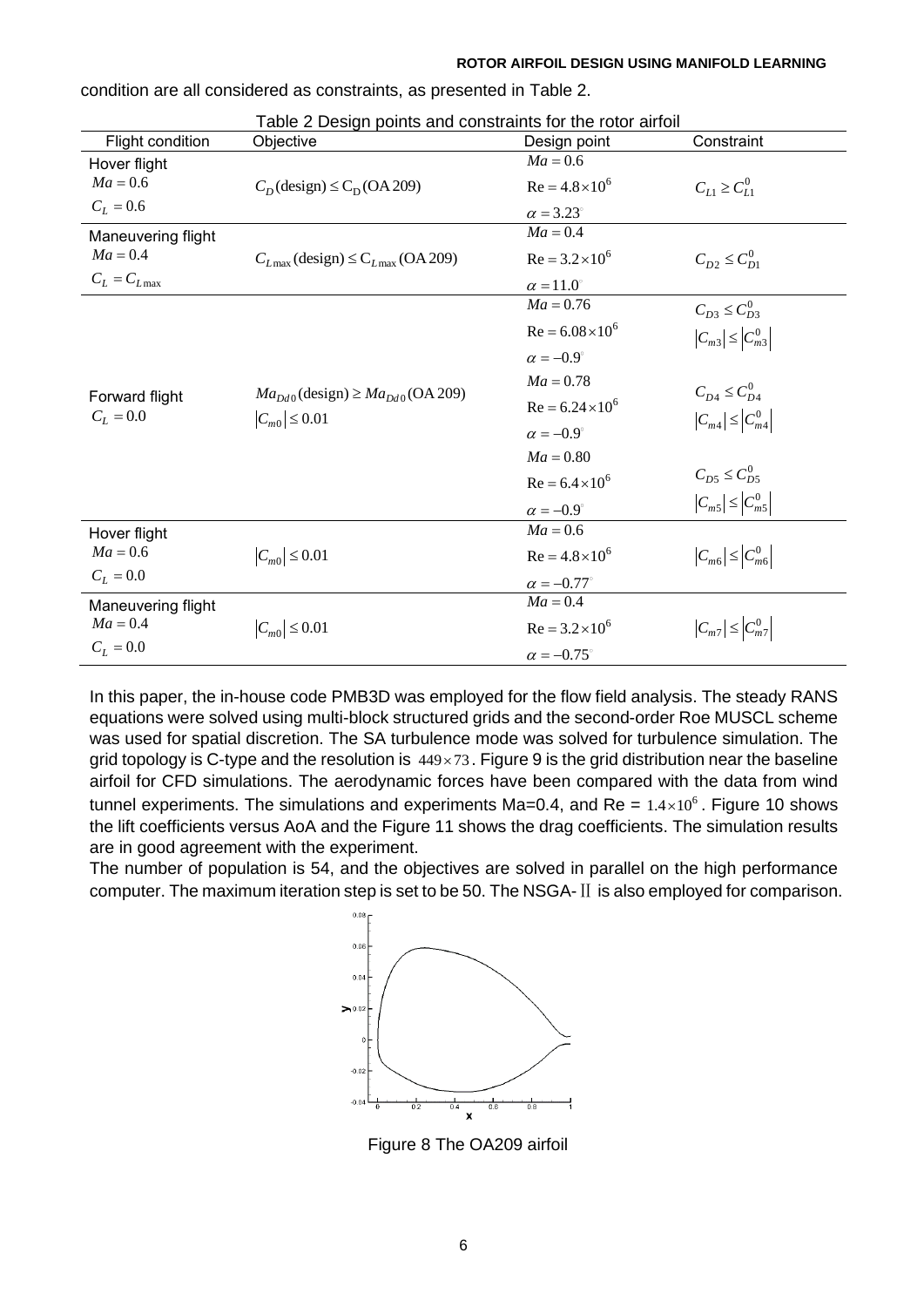

Figure 9 Schematic of computational grid

<span id="page-6-0"></span>

<span id="page-6-1"></span>Figure 10 Comparison of lift coefficients between numerical results and experimental data



<span id="page-6-2"></span>Figure 11 Comparison of drag coefficients between numerical results and experimental data

## 4.2 Results and analysis

The Pareto fronts obtained by the MR-EDA and NSGA-Ⅱ are presented in [Figure 12~](#page-7-0)[Figure 14.](#page-7-1) As we can see in the [Figure 12,](#page-7-0) the first and second objective form a convex front, and the MR-EDA converges to a better front. The high performance of convergence is also indicated in [Figure 13.](#page-7-2) A wider distribution of solution is generated by the MR-EDA. The fronts for the second and the third objective generated by the two methods are very close. We chose one optimal individual in the solution set obtained by the MR-EDA for a more detail analysis. The shape of the selected airfoil is shown in [Figure 15.](#page-7-3)

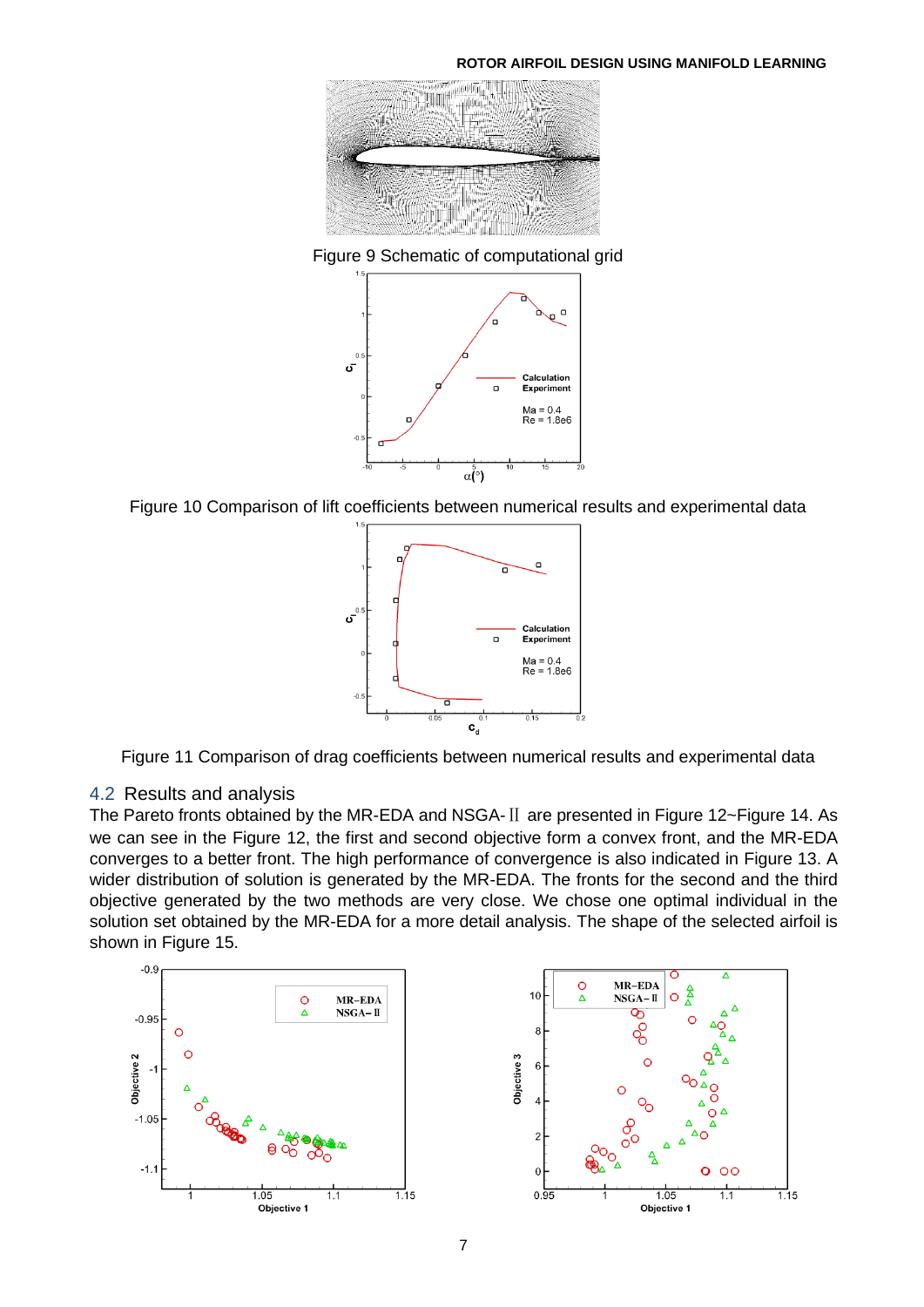#### **ROTOR AIRFOIL DESIGN USING MANIFOLD LEARNING**

<span id="page-7-0"></span>Figure 12 Optimal front obtained by the NSGA- Ⅱ and MR-EDA (Objective 1 vs. Objective 2 )



<span id="page-7-1"></span>Figure 14 Optimal front obtained by the NSGA- Ⅱ and MR-EDA (Objective 2 vs. Objective 3)

<span id="page-7-2"></span>Figure 13 Optimal front obtained by the NSGA- Ⅱ and MR-EDA (Objective 1 vs. Objective 3 )



<span id="page-7-3"></span>Figure 15 Optimal airfoil by MR-EDA

Now we examine the aerodynamic performance of the optimal airfoil and compare with the baseline airfoil. [Table 3](#page-7-4) shows the airfoil performance at the first two design condition. The drag coefficient at  $\emph{Ma}=0.6, C_{L}=0.6$  is increased by 0.57%, which has a negligible change. For the maximum lift coefficient at  $Ma = 0.4$ , it increased by 3.76%.

The zero lift moment is critical for the operation performance. In the optimization problem, the moment is defined as constrains. In the [Table 4](#page-7-5), is shown the moment performance at 5 conditions. It obviously indicates that the level of moments of the optimal airfoil has been reduced significantly. For example, the moment coefficient at the hover flight is  $-4.4824\times10^{-3}$  for the baseline airfoil and it is reduced to  $-0.2007\times10^{-3}$  for the optimal airfoil.

The drag divergence performance is directly relative to the forward flight capability. It is defined as the third objective in the multi-objective optimization problem. [Figure 16](#page-8-1) is the curves of drag coefficients with the Ma number. As we can see in the figure, the drag divergence performance of the optimal airfoil is improved compared with the baseline airfoil.

In general, the overall performance of the rotor airfoil is improved using the MR-EDA. The maximum lift coefficient at maneuvering flight is increased by 3.76%, and the drag divergence performance is also improved. The zero lift moments are considered as constraints, and all the moments are improved significantly.

<span id="page-7-4"></span>

| Table 3 Comparison of aerodynamic performance of the baseline and the optimized airfoil |                 |                 |         |            |  |
|-----------------------------------------------------------------------------------------|-----------------|-----------------|---------|------------|--|
| Design Point                                                                            | Objective       | <b>Baseline</b> | Optimal | (9/0)<br>л |  |
| Hover flight                                                                            |                 |                 |         |            |  |
| $Ma = 0.6$                                                                              | $C_D$           | 0.01044         | 0.0105  | 0.57%      |  |
| $C_L = 0.6$                                                                             |                 |                 |         |            |  |
| Maneuvering flight                                                                      |                 |                 |         |            |  |
| $Ma = 0.4$                                                                              | $C_{L \rm max}$ | 1.3499          | 1.4007  | 3.76%      |  |
| $C_L = C_{Lmax}$                                                                        |                 |                 |         |            |  |

Table 4 Zero lift moment coefficient at design point for the baseline and optimized airfoil

<span id="page-7-5"></span>

| Design Point       | Condition                                 | Baseline $(x10^{-3})$ | Optimal $(x10^{-3})$ |
|--------------------|-------------------------------------------|-----------------------|----------------------|
| Hover flight       | $Ma = 0.6$ , Re = $4.8 \times 10^6$       | $-4.4824$             | $-0.2077$            |
| Maneuvering flight | $Ma = 0.4$ , Re = $3.2 \times 10^6$       | $-3.8040$             | 0.1419               |
|                    | $Ma = 0.76$ , Re = $6.08 \times 10^6$     | $-6.5025$             | $-1.8232$            |
| Forward flight     | $Ma = 0.78$ , Re = 6.24 × 10 <sup>6</sup> | $-7.0223$             | $-2.3697$            |
|                    | $Ma = 0.80$ , Re = 6.4 × 10 <sup>6</sup>  | $-8.2591$             | $-5.3153$            |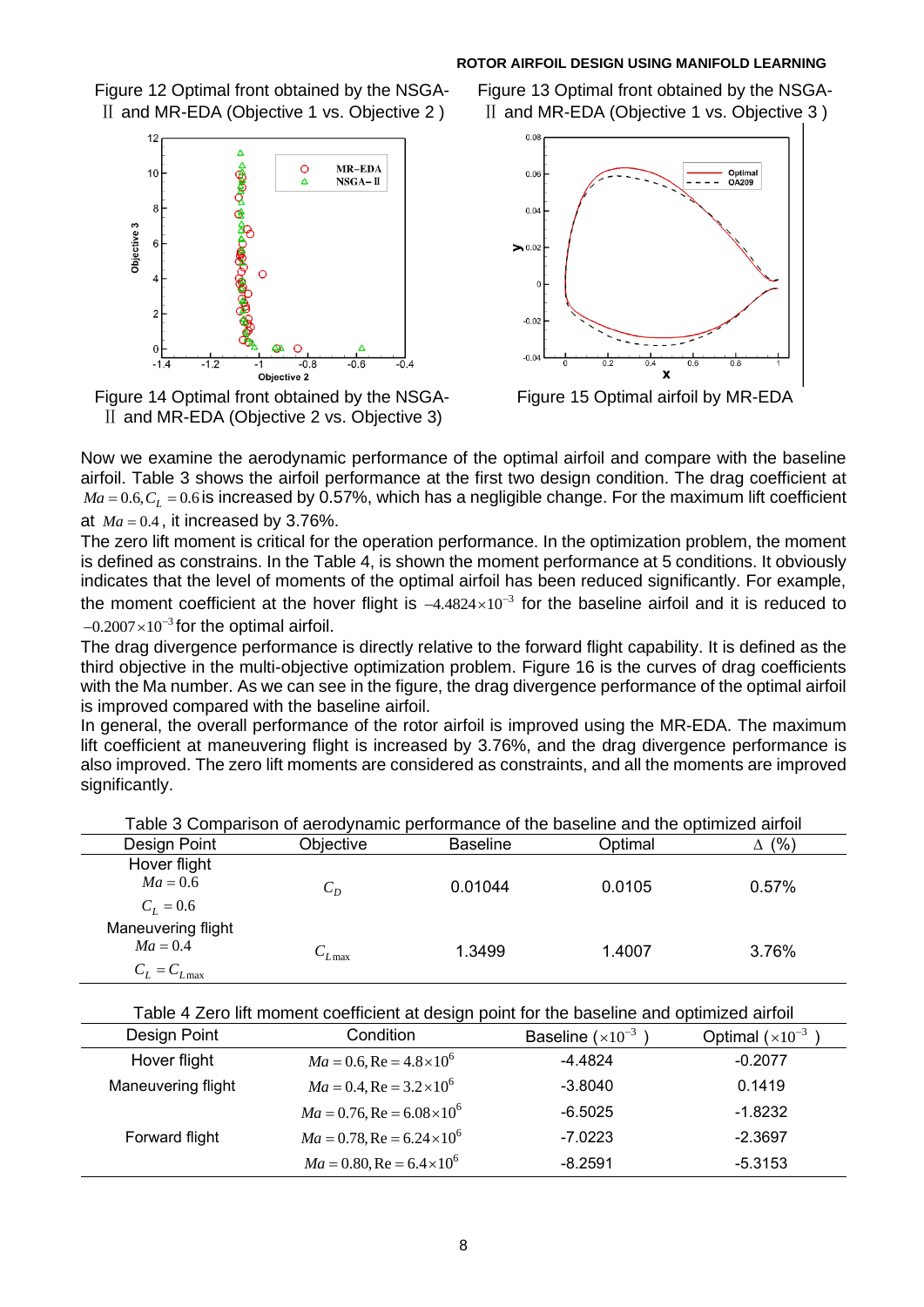

Figure 16 Drag coefficients with different Ma for the baseline and optimized airfoil  $(Re = Ma \times 8 \times 10^6, C_L = 0)$ 

## <span id="page-8-1"></span>**5. Conclusion**

This study addressed a multi-objective optimization for rotor airfoils employing the manifold learning method. The proposed methodology used the manifold information during the optimization process under the framework of estimation of distribution algorithms. The proposed methodology demonstrates that the optimization process converge rapidly and a Pareto optimal front has been obtained for the rotor airfoil design. The manifold leaning method has shown great prospect of application.

# **6. Contact Author Email Address**

Song Chao: songchao@cardc.cn.

# **7. Copyright Statement**

The authors confirm that they, and/or their company or organization, hold copyright on all of the original material included in this paper. The authors also confirm that they have obtained permission, from the copyright holder of any third party material included in this paper, to publish it as part of their paper. The authors confirm that they give permission, or have obtained permission from the copyright holder of this paper, for the publication and distribution of this paper as part of the ICAS proceedings or as individual off-prints from the proceedings.

## **References**

- [1] Wang Q, Zhao Q, Wu Q. Aerodynamic shape optimization for alleviating dynamic stall characteristics of helicopter rotor airfoil[J]. Chinese Journal of Aeronautics, 2015, 28(2): 346-356.
- [2] Hager J, Eyi S, LEE K. Multi-point design of transonic airfoils using optimization[C]//Guidance, Navigation and Control Conference. 1992: 4225.
- [3] Jones B R, Crossley W A, Lyrintzis A S. Aerodynamic and aeroacoustic optimization of rotorcraft airfoils via a parallel genetic algorithm[J]. Journal of Aircraft, 2000, 37(6): 1088-1096.
- [4] Massaro A, Benini E. Multi-objective optimization of helicopter airfoils using surrogate-assisted memetic algorithms[J]. Journal of Aircraft, 2012, 49(2): 375-383.
- [5] Schutze O, Lara A, Coello C A C. On the influence of the number of objectives on the hardness of a multi-objective optimization problem[J]. IEEE Transactions on Evolutionary Computation, 2010, 15(4): 444-455.
- [6] Zhao K, Gao Z, Huang J, et al. Aerodynamic optimization of rotor airfoil based on multi-layer hierarchical constraint method[J]. Chinese Journal of Aeronautics, 2016, 29(6): 1541-1552.
- [7] Daskilewicz M J, German B J. Representing Sampled Pareto Frontiers as Parameterized Continuous Manifolds Using Self-Organizing Maps[J]. AIAA Journal, 2014, 52(11): 2480-2490.
- [8] Yang D, Jiao L, Gong M, et al. Hybrid multi-objective estimation of distribution algorithm by local linear embedding and an immune inspired algorithm[C]//2009 IEEE Congress on Evolutionary Computation. IEEE, 2009: 463-470.
- <span id="page-8-0"></span>[9] Coello, C.A.C., Reyes Sierra, M.: A study of the parallelization of a coevolutionary multiobjective evolutionary algorithm. In: Monroy, R., Arroyo-Figueroa, G., Sucar, L.E., Sossa, H. (eds.) MICAI 2004. LNCS (LNAI), vol. 2972, pp. 688–697. Springer, Heidelberg (2004)
- [10]H. Mühlenbein, G. Paa, From recombination of genes to the estimation of distributions I. B inary parameters, in: H.-M. Voigt, W. Ebeling, I. Rechenberger,H.-P. Schwefel (Eds.), roceedings of the Fourth International Conference onParallel Problem Solving from Nature (PPSN IV), vol. 114